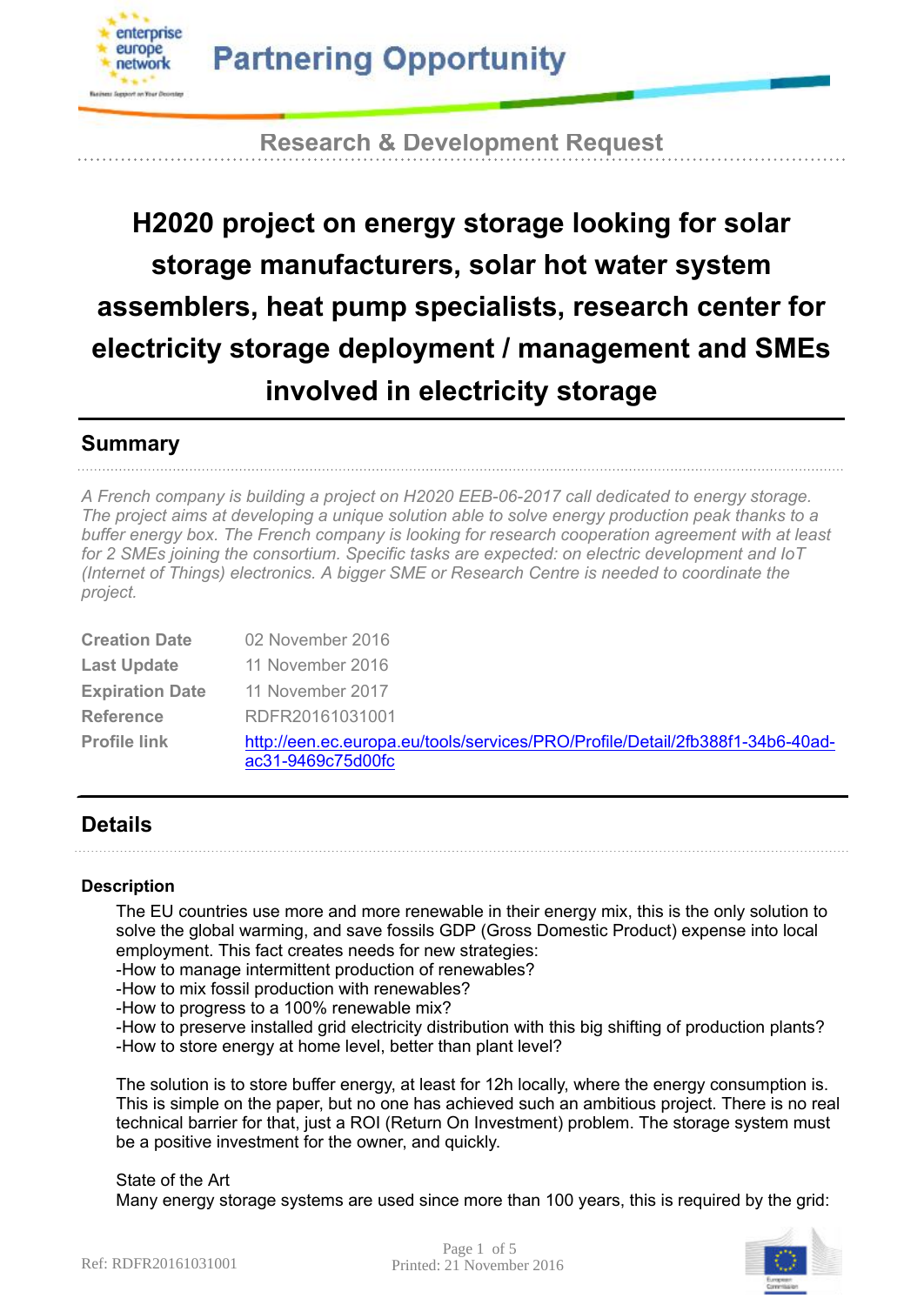

an active balance must be done, every time. We use energy wheels for very short peaks, then capacitors, battery banks, coal plants, hydraulic power and so on. The bigger generators stay stable, and we switch a myriad of lighter sources around. The cost of such system is very high: most of them are 24/7 ready, but work for 10% of the time, maybe less. But such technical requirements can disappear as soon as a buffer storage solution can be installed at point of use.

### The Project:

The SME plans to develop a buffer storage solution which could be embedded into a super insulated container acting as a battery working with PCM (Phase Change Material) technologies. It will be necessary to select the correct mixture, validating past research, establishing the exchange strategy (store & distribute), setting the accurate fusion temperature for diverse needs (heating and cooling), elaborate scenarios with heat pumps for extra pv power valorization and so on.

The final objective is to create 100kWh heat storage container around 500 USD; this means a kWh storage price of 15 USD street price, this is really easy to payback in less than 3 or 5 years, depending on the case.

#### The consortium

- The leading French SME will act as a core partner and work package (WP) leader: the French company has skills in industry, materials, innovation strategy, IP, thermal exchange at low temperatures, Solar harvesting, hybrid solar, connected strategy, and embedded electronics. - For south EU climate, a renowned French lab, specialist in Mediterranean climate buildings is involved.

- For central Europe, a University of technology which has high end skills in metrology will be involved. They will be, as the French lab, responsible to deploy demonstrators, and achieve the best possible measurements and analysis

- A Moroccan Institute will work on PCM selection, cycling test, material property enhancement with add ons (plastic and PCM).

Partner search to complete the consortium:

-Companies specialised in installation & monitoring of electricity storage.

-Research center for electricity storage deployment / management

-Industrial SMEs interested in this field of application: solar, solar hot water, heat pump.

The call EEB-2016-2017 from H2020 program has been launched to create demonstrators of such solutions. The goal is to manufacture demonstrators, using proven technologies, deploy in at least two EU climates, and monitor it. The target is reached if the ROI is 7 years maximum, based on energy saving costs.

EOI deadline: 12 December 2016 Call deadline: 19 January 2017

### **Advantages and Innovations**

The project aims at developing a buffer storage solution, clusterable, 100kWh, less than 1 cube meter, less than 2000€ target street price, with handling IoT electronics, district clustering capability, with a life duration of 20 years. The kWh stored price is less than 20€.

#### **Stage of Development**

Proposal under development

### **Comments Regarding Stage of Development**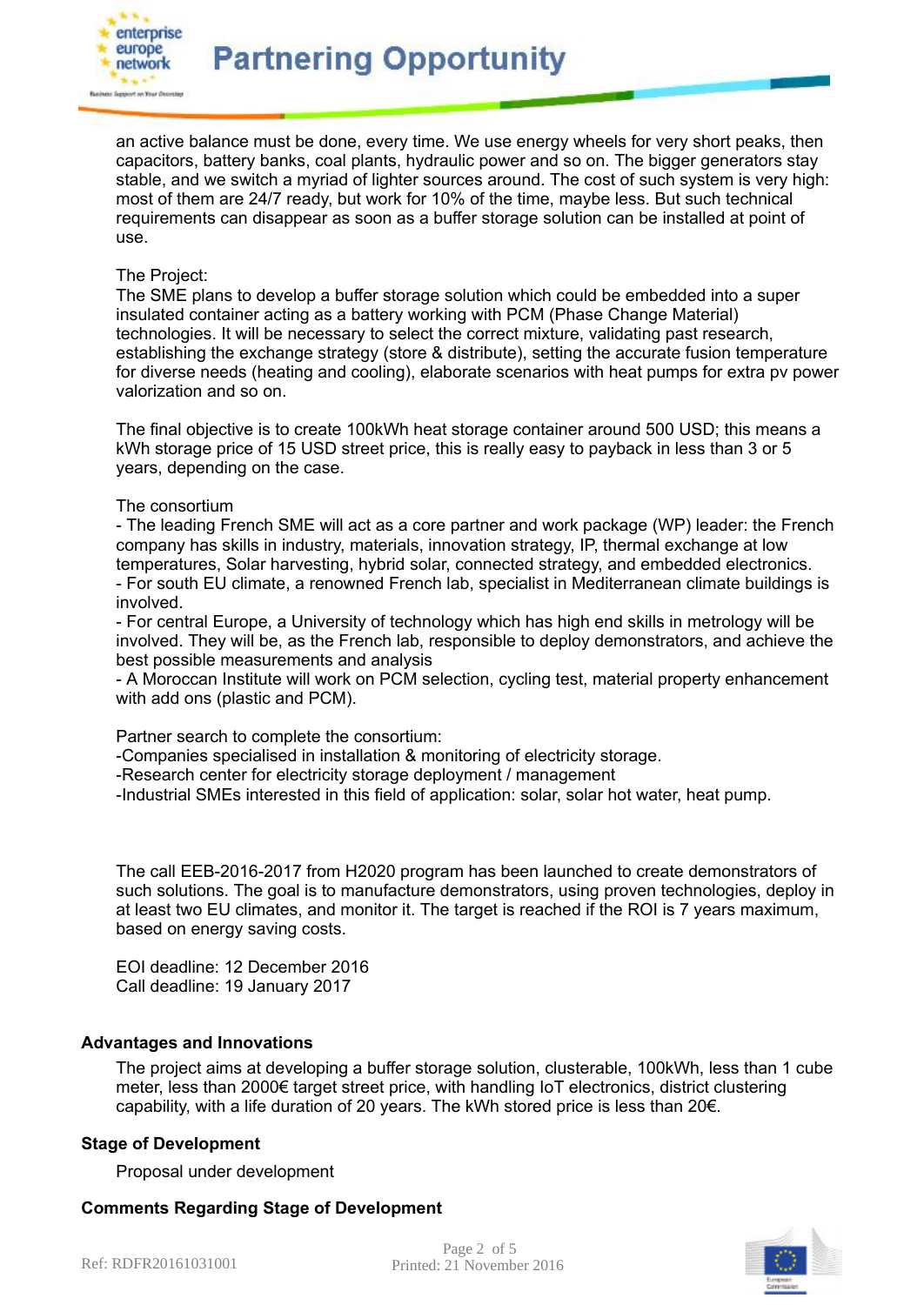

The company has already patented the container (prototype available and tested), but needs to invest in R&D to find the good and optimized solution for PCM as well as structure the development and pre-industrialisation of the innovative product.

### **IPR Status**

Secret Know-how,Patents granted

### **Comment Regarding IPR status**

A big foreground IP is in front of the company concerning PCM R&D. Background IP is already granted on Container manufacturing method.

### **Keywords**

### **Technology**

|               | 04001003 | Storage of electricity, batteries                      |
|---------------|----------|--------------------------------------------------------|
|               | 04002007 | Heat pump                                              |
|               | 04002008 | Cooling technologies                                   |
|               | 04005005 | Solar/Thermal energy                                   |
|               | 04009    | Carbon capture and energy                              |
| <b>Market</b> |          |                                                        |
|               | 06003001 | Solar/thermal energy                                   |
|               | 06008    | <b>Energy Storage</b>                                  |
| <b>NACE</b>   |          |                                                        |
|               | G 47     | Retail trade, except of motor vehicles and motorcycles |
|               |          |                                                        |

### **Network Contact**

### **Issuing Partner**

IAPMEI - AGENCIA PARA A COMPETITIVIDADE E INOVACAO IP

### **Contact Person**

Vanda Narciso

### **Phone Number**

+351 266 739 751

### **Email**

een-portugal@iapmei.pt

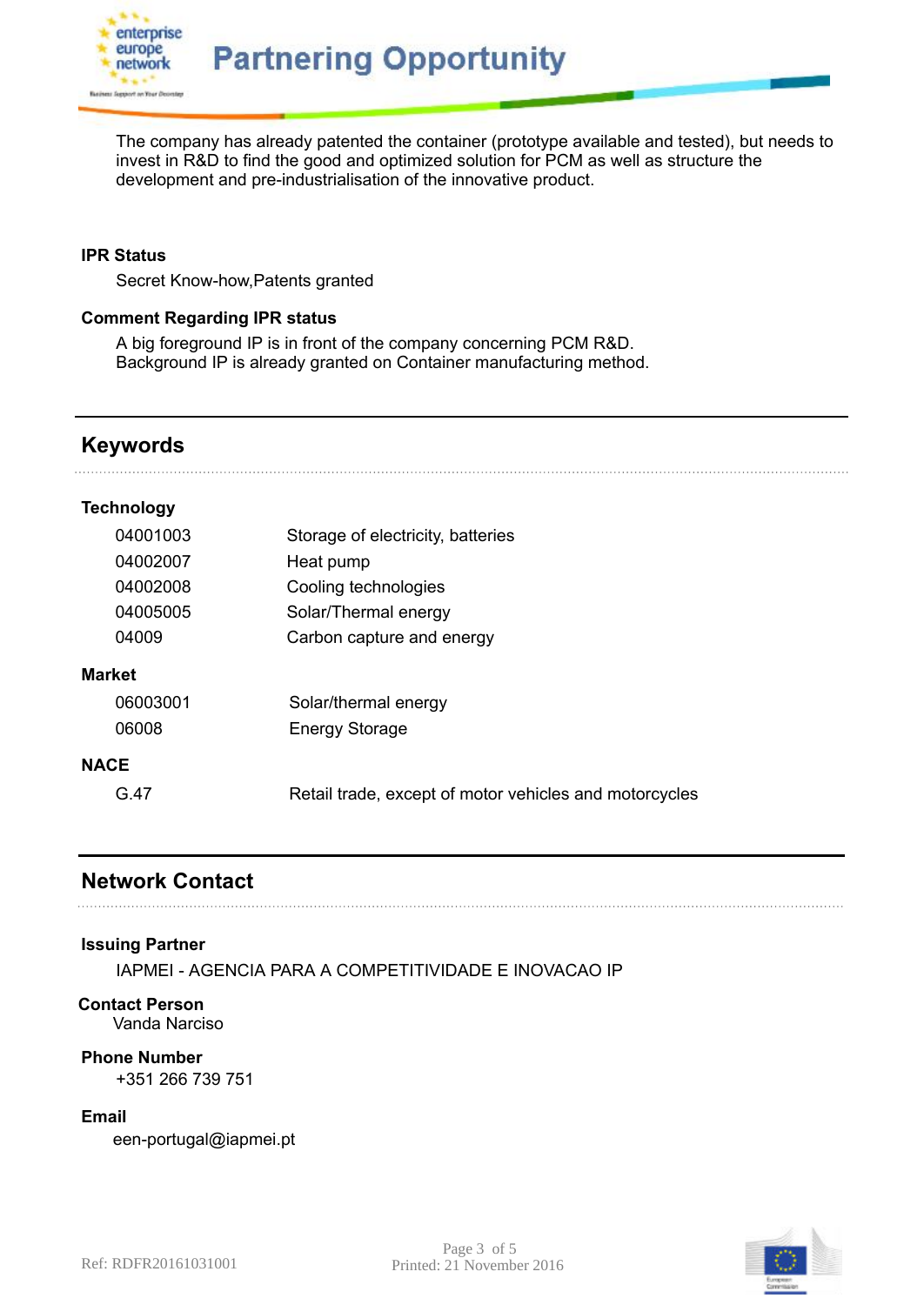

# **Partnering Opportunity**

## **Open for EOI : Yes**

# **Dissemination**

**Send to Sector Group** Intelligent Energy

## **Client**

### **Type and Size of Organisation Behind the Profile**

Industry SME <= 10

### **Year Established**

2015

### **Turnover**

 $< 1M$ 

### **Already Engaged in Trans-National Cooperation**

Yes

### **Experience Comments**

Partner interest for manufacturing or distribution of the technology

### **Languages Spoken**

English French

### **Client Country**

France

## **Partner Sought**

### **Type and Role of Partner Sought**

-Industrial SMEs interested in this field of applications (solar storage manufacturers, solar hot water system assemblers, Heat pump specialists (CO2 technology preference) -Research center for electricity storage deployment / management -SME's involved in electricity storage.

No more French companies needed by now.

The company is open to give the consortium management (administrative project lead) to another partner (company or research center) as it might be challenging for a two-year old start-